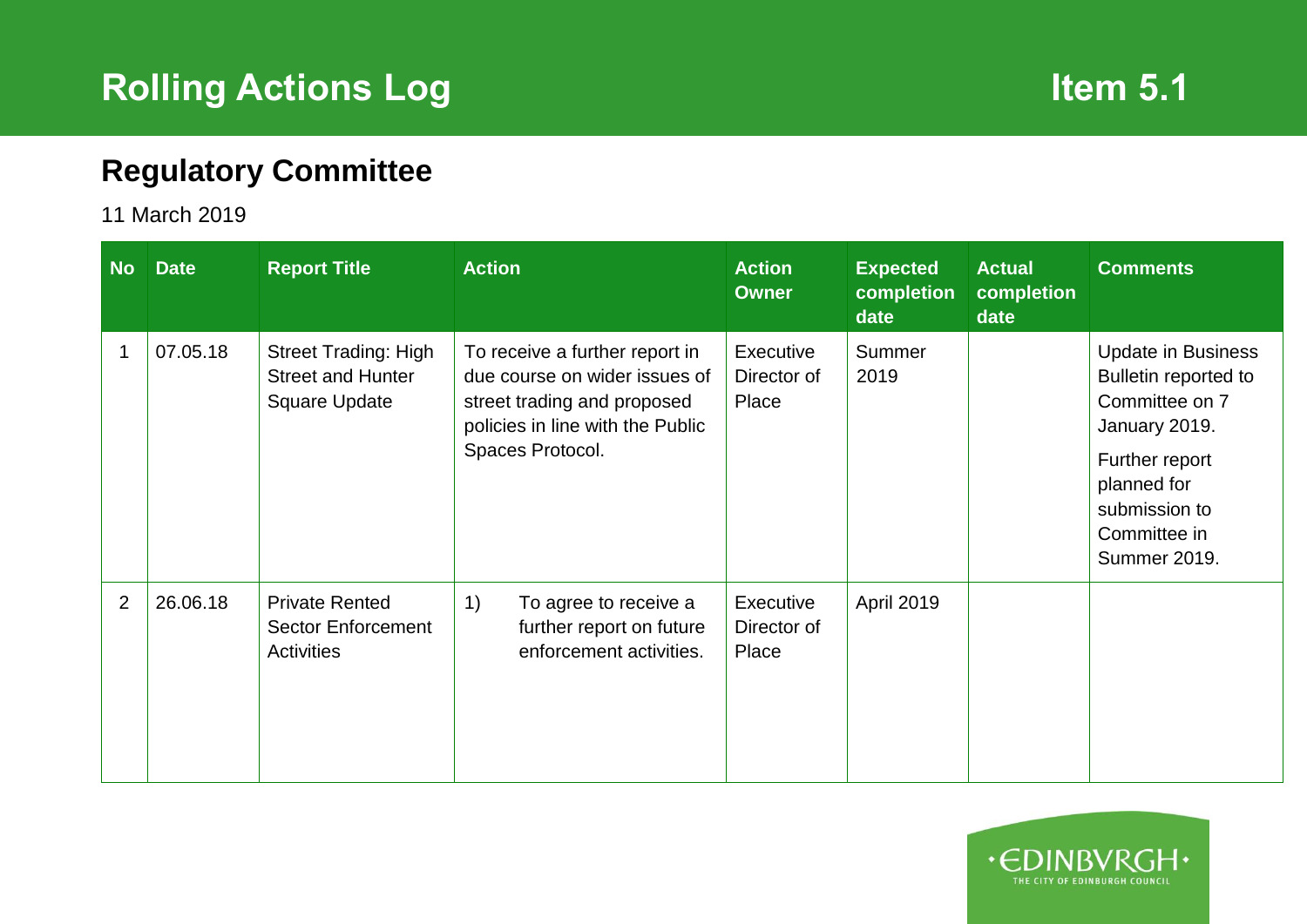| N <sub>o</sub> | <b>Date</b> | <b>Report Title</b> | <b>Action</b>                                                                                                                                                                                                                                                                                                                                      | <b>Action</b><br><b>Owner</b>     | <b>Expected</b><br>completion<br>date | <b>Actual</b><br>completion<br>date | <b>Comments</b> |
|----------------|-------------|---------------------|----------------------------------------------------------------------------------------------------------------------------------------------------------------------------------------------------------------------------------------------------------------------------------------------------------------------------------------------------|-----------------------------------|---------------------------------------|-------------------------------------|-----------------|
|                |             |                     | 2)<br>To agree to receive a<br>further report proposing<br>a draft policy on<br>improving repairs and<br>other matters as set out<br>in paragraph 3.19 - 3.20<br>and $3.29 - 3.30$ of the<br>report by the Executive<br>Director of Place.                                                                                                         |                                   |                                       |                                     |                 |
| 3              | 22.10.18    | Licence Income      | 1)<br>To note the report.<br>2)<br>To agree that the<br>content of Appendix 2<br>of the report by the<br><b>Executive Director of</b><br>Place was sufficient<br>and to agree to receive<br>information on the<br>budget and spend on a<br>yearly basis.<br>3)<br>To agree to receive<br>annual reports in a<br>similar format in future<br>years. | Executive<br>Director of<br>Place | October<br>2019                       |                                     |                 |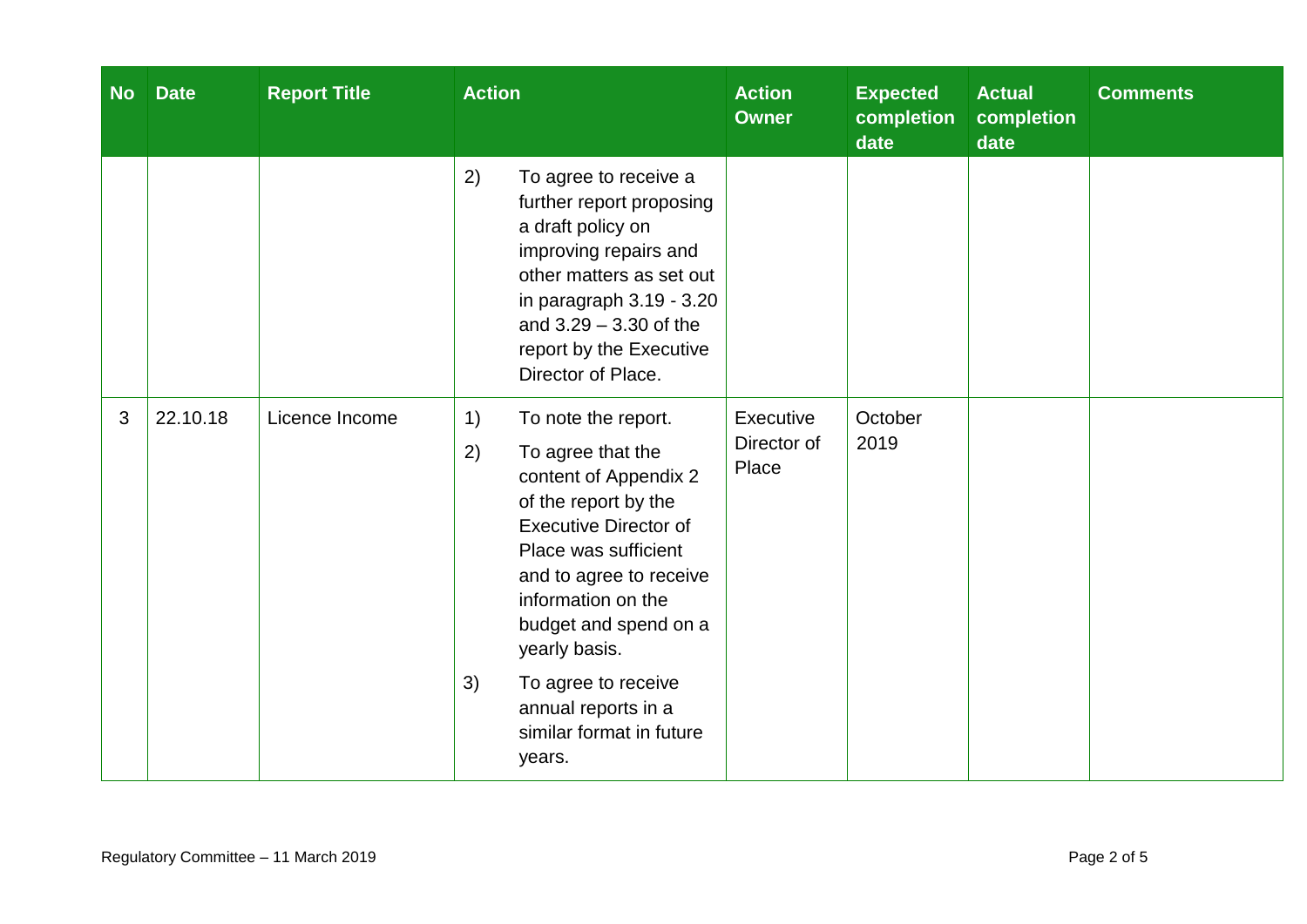| <b>No</b> | <b>Date</b> | <b>Report Title</b>                                                     | <b>Action</b>                                                                                                                                                                                                                                                                                                  | <b>Action</b><br><b>Owner</b>     | <b>Expected</b><br>completion<br>date | <b>Actual</b><br>completion<br>date | <b>Comments</b>                                                                                                             |
|-----------|-------------|-------------------------------------------------------------------------|----------------------------------------------------------------------------------------------------------------------------------------------------------------------------------------------------------------------------------------------------------------------------------------------------------------|-----------------------------------|---------------------------------------|-------------------------------------|-----------------------------------------------------------------------------------------------------------------------------|
| 4         | 22.10.18    | Cinemas Act 1985 -<br>Proposed Update to<br><b>Licensing Conditions</b> | To note the report.<br>1)<br>2)<br>To agree to consult on<br>the proposed conditions<br>as set out in Appendix 2<br>of the report by the<br><b>Executive Director of</b><br>Place.<br>3)<br>To note that a<br>subsequent report on<br>completion of the<br>consultation would be<br>prepared for<br>Committee. | Executive<br>Director of<br>Place | March 2019                            |                                     | Consultation<br>undertaken 14<br>November-12<br>December 2018.<br><b>Report on agenda</b><br>for this meeting<br>(item 7.3) |
| 5         | 22.10.18    | Training of Taxi and<br>Private Hire Car<br><b>Drivers</b>              | To note the revised timelines<br>for implementation of the taxi<br>and private hire car driver<br>training as follows and to<br>receive an update:<br>new drivers - 1 May 2019<br>existing drivers - 1 Sept 2019                                                                                               | Executive<br>Director of<br>Place | October<br>2019                       |                                     |                                                                                                                             |